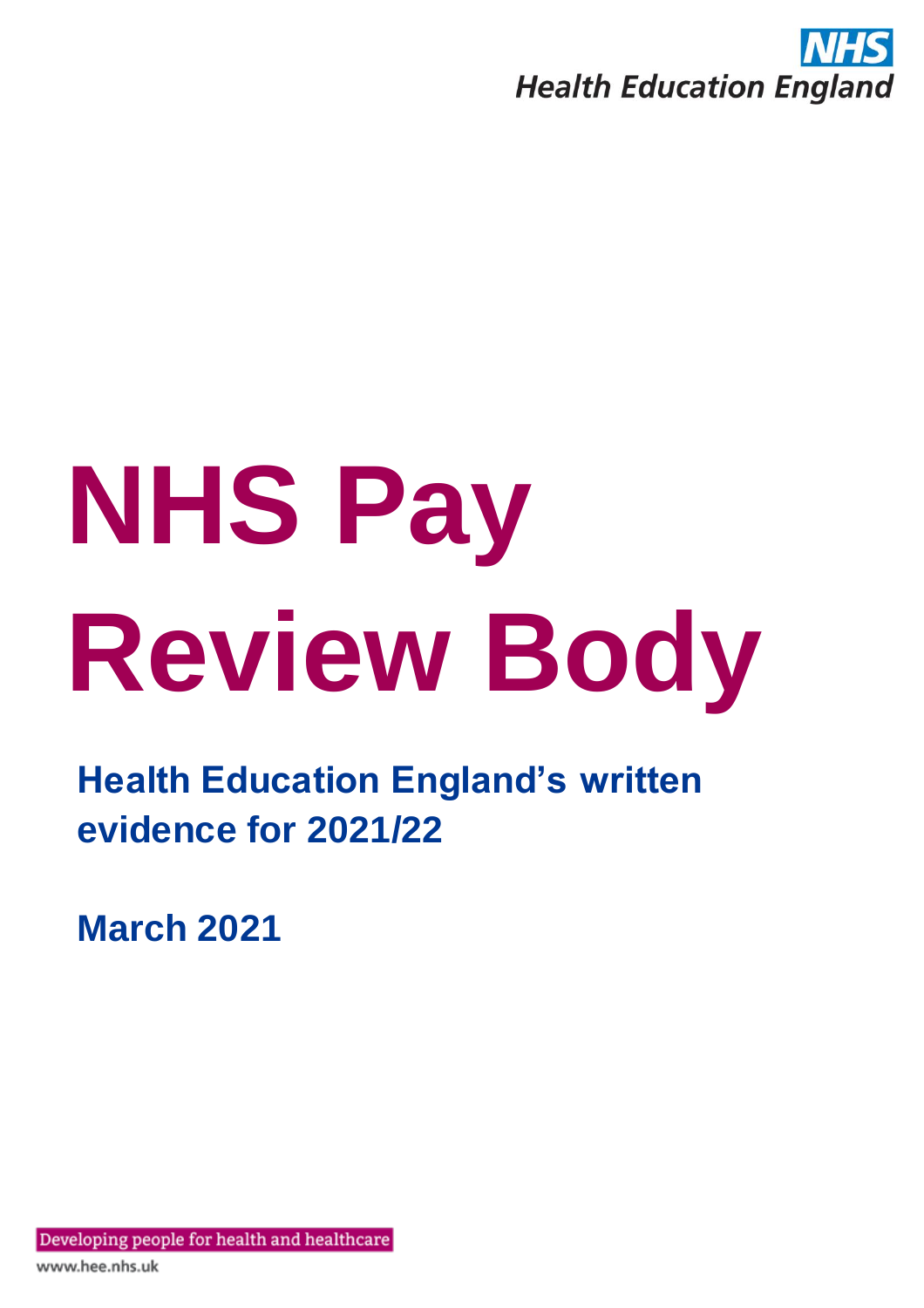**(LEAVE BLANK)**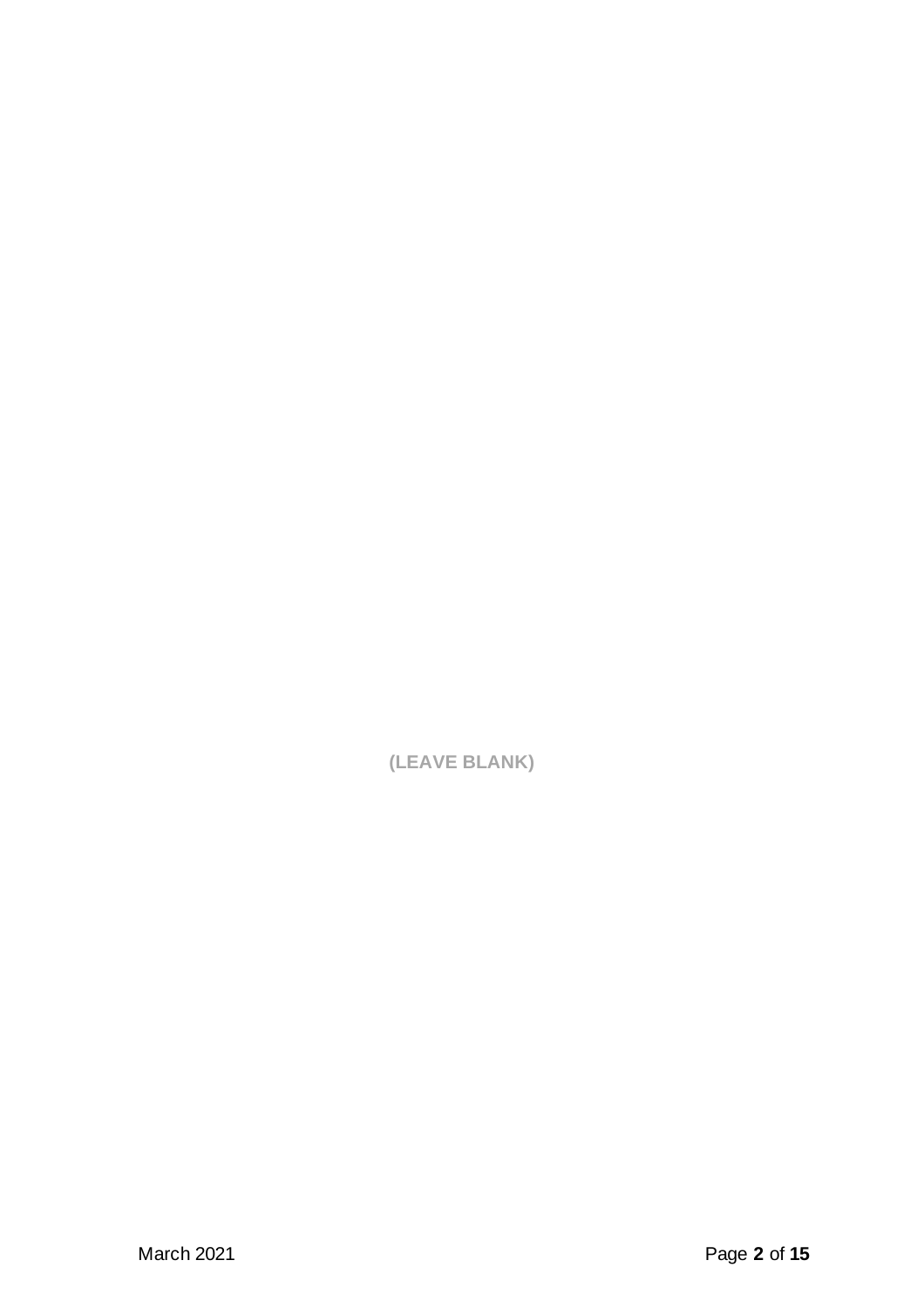# **1. Introduction**

- 1.1. Health Education England (HEE) welcomes the opportunity to submit evidence to The NHS Pay Review Body (NHS PRB) as part of its national process of gathering evidence from interested parties to inform the recommendations for 2021/22.
- 1.2. HEE's evidence provides an update on our key areas of responsibility, namely medical trainee recruitment and our range of initiatives to drive reform in postgraduate medical education. We have also included information on the impact of COVID-19 and the resultant and associated financial challenges.
- 1.3. Our evidence has been provided in the light of the broad strategy outlined in the [NHS Long Term Plan](https://www.longtermplan.nhs.uk/online-version/) and *[We are the NHS: People Plan for 2020/21](https://www.england.nhs.uk/ournhspeople/)*.

# **2. Health Education England**

- 2.1. HEE was created by the NHS reforms of 2012 which abolished Strategic Health Authorities (SHAs) and Primary Care Trusts (PCTs). The functions of these organisations were given to new bodies including the NHS Commissioning Board, Clinical Commissioning Groups, The Trust Development Authority, and to HEE. HEE was originally created as a Special Health Authority in 2013 and was formalised by the Care Act 2014 as a statutory Arm's Length Body of the Department of Health and Social Care.
- 2.2. HEE is the NHS body that works with others to plan, educate and train the health workforce. To deliver this purpose, HEE:
	- seeks out, invests in and quality assures the best education and training for trainees, new roles and current professionals; intervening where quality, environment or supply are not meeting the needs of learners or the NHS;
	- ensures new evidence-based science, digital technology, skills and knowledge enhance both individual staff and multi-professional teams;
	- co-operates and collaborates with partners across health and education, respecting each other's roles, expertise and responsibilities. HEE brings workforce data, intelligence and analysis, policy proposals, practical transformation and development tools and resources, both financial and people, to shared issues.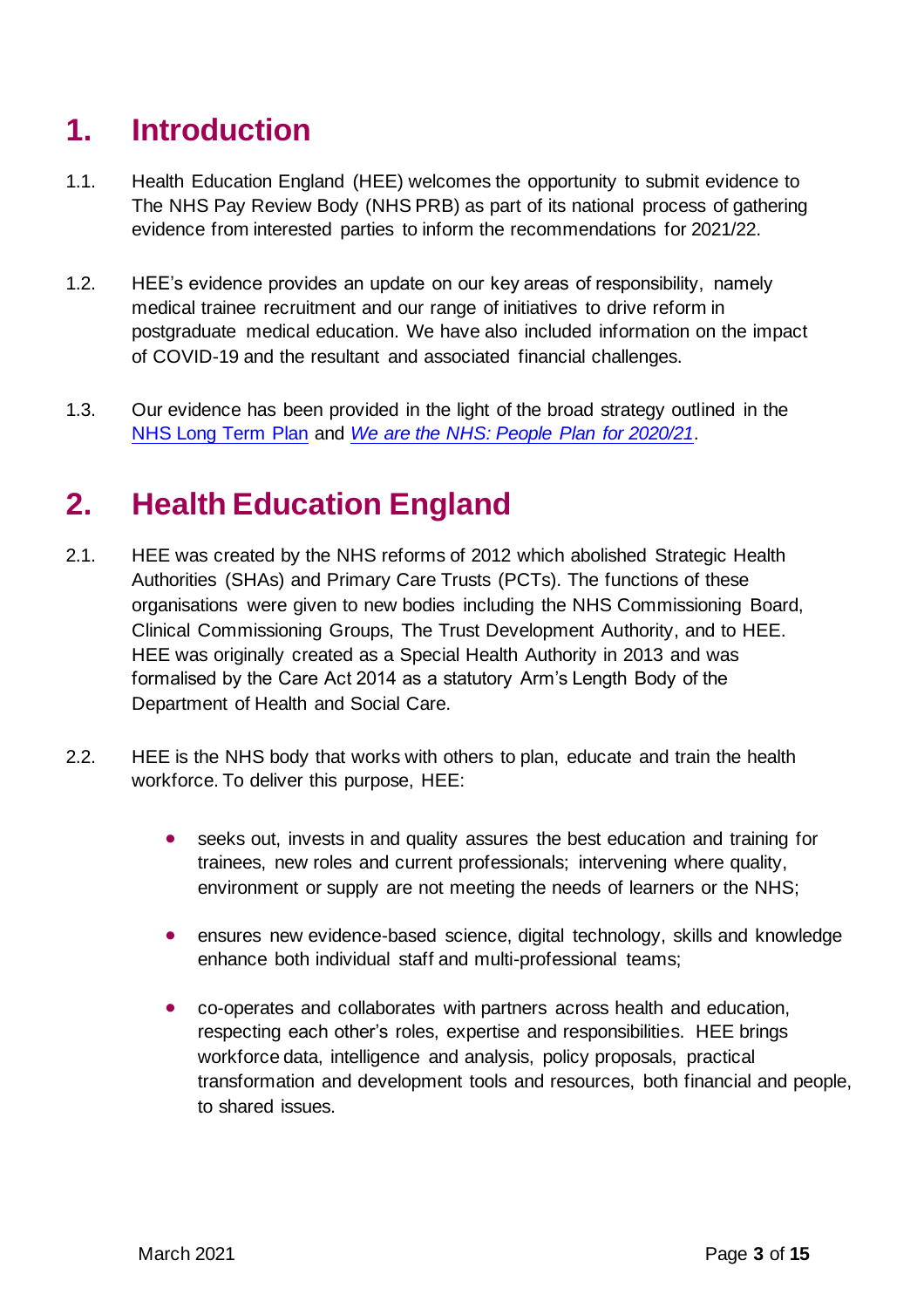- 2.3. HEE has identified its core roles as:
	- Workforce design and analysis
	- Medical and Dental education
	- Clinical education and training
	- Quality of education and training
	- Workforce transformation and skills development
	- Developing global partnerships
- 2.4. While HEE will continue to deliver its statutory responsibilities to secure sufficient and high quality education and training for the NHS workforce, HEE recognises the importance of working collaboratively with the Department of Health and Social Care (DHSC), NHS England / Improvement (NHSE/I), and other health system stakeholders to tackle the issues facing the NHS and its workforce as a whole. This view is shared by HEE's partners, who are committed to working together using the different levers each has available.
- 2.5. Similarly, there is mutual agreement that there must be better alignment of service, workforce, and financial planning at a national, regional, and local levels - in particular to support the delivery of the NHS Long Term Plan published in January 2019 and the People Plan for 2020/21 published in July 2020.
- 2.6. To reinforce the desire to work more collaboratively, HEE worked with NHSE/I to ensure HEE's mandate for 2020/21 aligned with national service plans, before it was finalised and published by the Department. The same process is underway for the HEE mandate 2021/22. HEE and NHSE/I have also agreed a reciprocal arrangement where one Board member from each organisation will sit as an Associate Non-Executive Director on the Board of the other.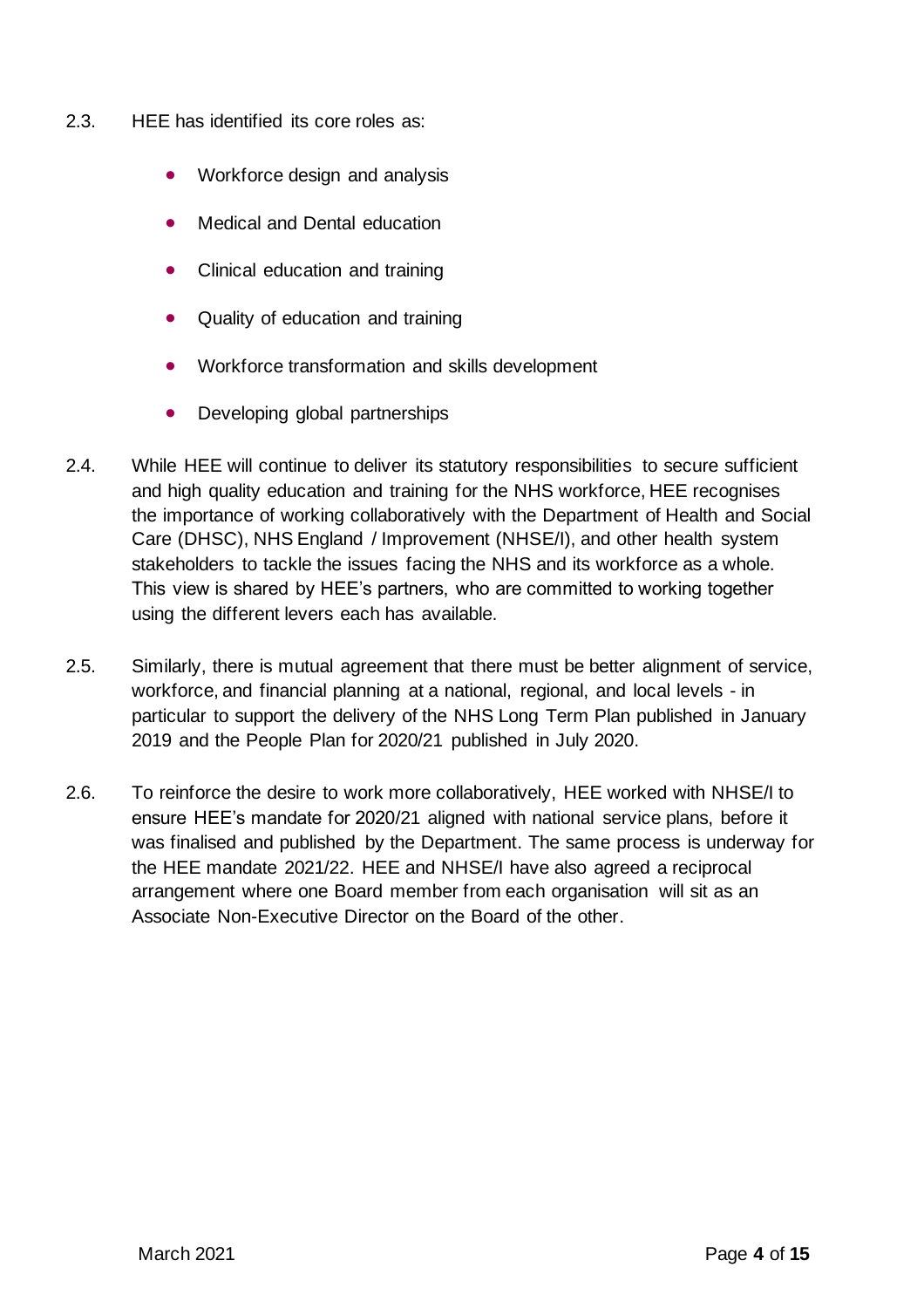# **3. Service transformation, integration and productivity**

# **Clarity on where the lead responsibility for workforce planning sits under new models of care and what actions might be taken at national, regional and local level.**

- 3.1. While staff supply, through training, retention and recruitment from elsewhere, is the most immediate issue facing the NHS, skill mix and workforce transformation through continuing professional development (CPD) are also key issues for HEE to address. We are responsible for future workforce supply and are exploring all available routes (new graduates, staff returning to practice and staff joining from elsewhere, either overseas or non-NHS sectors) to better match supply and demand.
- 3.2. A continued focus on the current workforce, supporting initiatives such as better retention, return to practice after time out of the workforce and workforce transformation can also make a difference to the frontline quickly and effectively. This will require increased flexibility as local Sustainability and Transformation Partnerships (STPs) evolve into Integrated Care Systems (ICSs) and develop new models of care in accordance with population need in their area. As a result, roles and places of work will evolve in line with changes to clinical practice and the shape of healthcare. HEE will agree principles that inform our developing relationship with ICSs in delivering recovery and developing resilience through our operating model in what is anticipated to be the transition year to ICSs becoming statutory bodies (ref: [Working together to improve health and social care](https://www.gov.uk/government/publications/working-together-to-improve-health-and-social-care-for-all) for all)
- 3.3. To coincide with the start of the 2021/22 financial year HEE will began sharing statements that show the financial support it provides for education and training, and the corresponding activity delivered by providers, within each of the 42 ICS/STP geographic footprints. The aim of this activity is to:
	- Increase transparency in educational funding flows; enabling ICS-level strategic discussions on HEE's investment including its alignment to ICS clinical strategy delivery and long-term service sustainability.
	- Inform the development of an Education and Training Plan for each ICS.
	- Enable, through the production of an ICS Education and Training Plan, engagement with HEE on the future investment of educational funds to support the right educational capacity and thus prioritise delivery.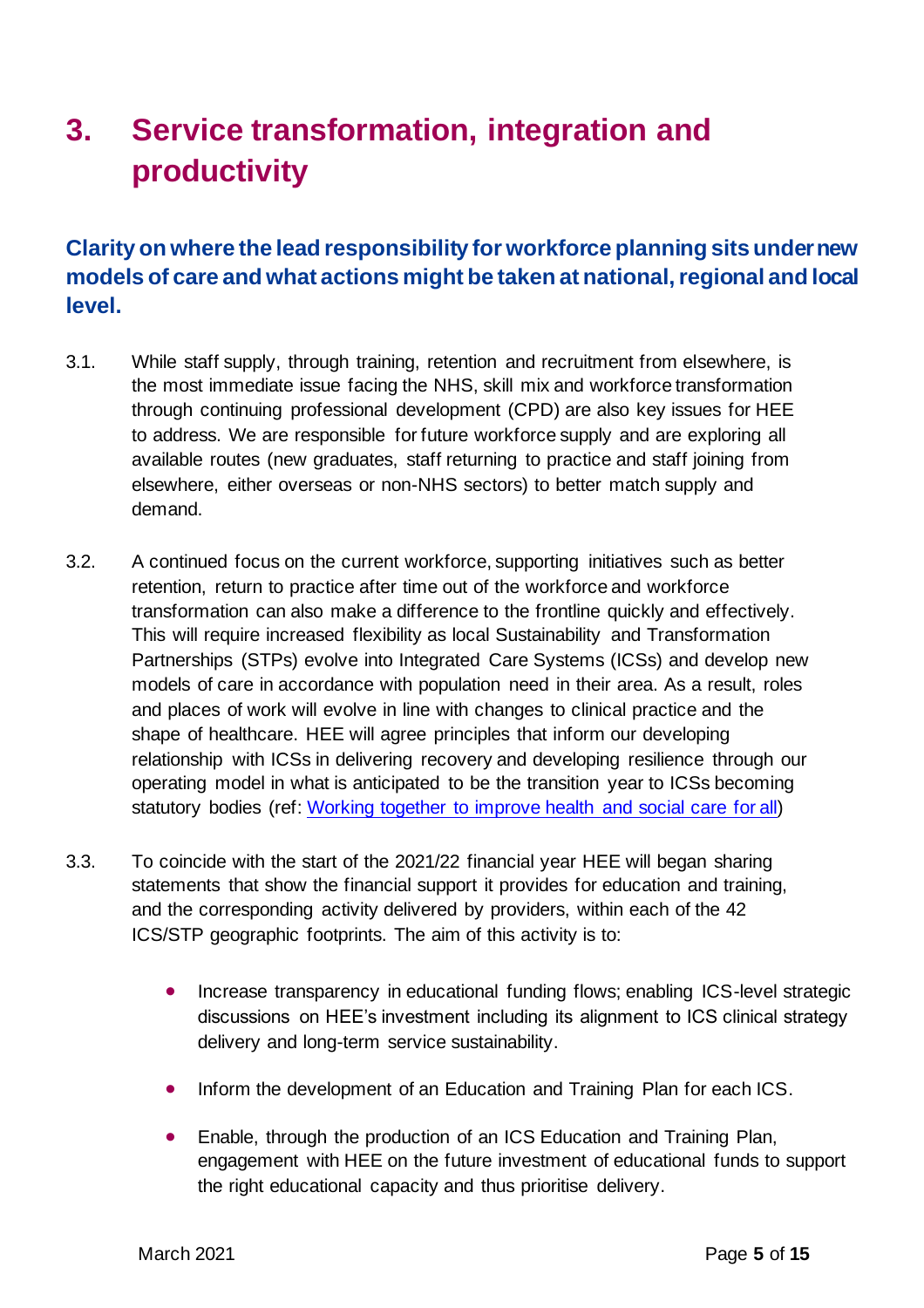- Highlight any inequity of activity which will be underpinned by HEE's funding strategy and policy, including medical redistribution.
- Alongside the production of HEE's Annual Funding Guide, standardising and providing clarity of payment rates.
- 3.4. This will become an annual publication process. The statements will initially focus on two funding pots; future workforce and workforce development funding.
- 3.5. Through the Covid-19 pandemic Workforce Planning and Intelligence played a significant role in the response to COVID-19, applying available data and analytics in 'real-time', developing a range of tools aimed at supporting front-line services during the early stages of the pandemic. Critical care staffing models, combining clinical expertise with analytical know-how enabled assessment of beds and staff required, and consideration of working patterns and skill mix. These tools, constructed extremely rapidly, informed strategy and delivery plans.  Analysis of data from HEEs Trainee Information System (TIS) and the NHS Electronic Staff Record (ESR) enabled identification of staff with 'airways 'management' competences, quantification of the depth of that competence, and intelligence on how recently these skills had been deployed. Other tools drew on ESR data to identify latent 'surge capacity'. Workforce Planning and Intelligence worked nationally and locally with education providers and NHS trusts to support the design and rapid delivery of a bespoke system to enable students to be deployed into the workforce and to extend placements at the height of the first wave. Latterly the tools have been repurposed to track the disruption this caused to training pathways, supporting remediation processes and enabling assessment of the impact remediation will have on the supply of new registrants in future.

# **Growth in the primary and community care, under multi-disciplinary teams, on attracting AfC staff from the acute sector.**

- 3.6. By the end of 2020/21, HEE will support the expansion of multidisciplinary teams in primary care, through the full roll out of primary care training hubs, to make sure there are enough people and leaders to create multidisciplinary teams that can respond to local population need.
- 3.7. We work collaboratively with NHS England and Improvement, the Royal College of GPs and the British Medical Association GPs committee on specific commitments to tackle workforce issues, including the government's commitment to deliver 50 million more appointments, 6,000 doctors and 26,000 more staff into general practice - alongside a range of other proposals.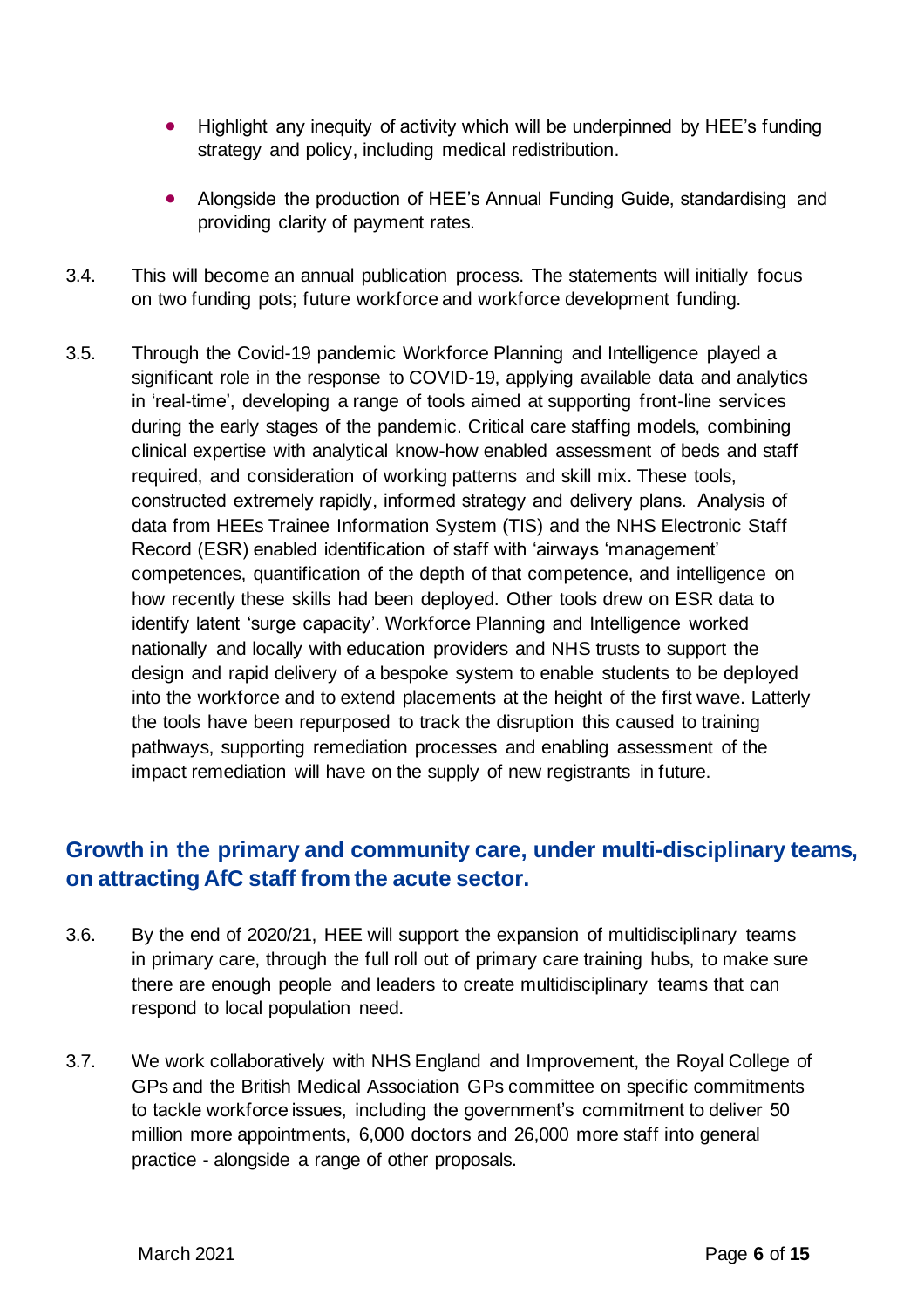# **4. Workforce strategies**

### **Facing the Facts, Shaping the Future**

- 4.1. HEE's previous submission to the NHS PRB set out the findings and recommendations of Facing the Facts, Shaping the Future; a whole national system consultation document, produced by HEE with content from NHS England, NHS Improvement, Public Health England, the Care Quality Commission, National Institute for Clinical Excellence and the Department of Health.
- 4.2. The draft strategy looked at the challenges faced by the health and care system, charting the growth in the NHS workforce over the previous five years while also setting out the critical workforce challenges that will be faced over the next decade The NHS needs radical action to improve working conditions, boost training and retention and become a 'model employer' for staff.
- 4.3. Facing the Facts, Shaping the Future was published in December 2017.

### We Are the NHS: People Plan 2020/21

- 4.4. To ensure the NHS has the workforce it needs to deliver the service ambitions for patients set out in the Long-Term Plan, HEE and NHSE/I worked together to lead the development of the NHS People Plan, with a continued focus on:
	- make the NHS the best place to work**,** improving staff experience and retention.
	- improve the leadership culture, with an emphasis on compassionate, inclusive and collaborative leadership behaviours.
	- transform and grow the workforce ('more staff, working differently') in support of Long-Term Plan service priorities by:
		- i. releasing more time for care, supported by systematic use of digital technology.
		- ii. supporting and enabling workforce redesign through better use of clinical and non-clinical roles to support registered professions, extended and advanced roles, and helping established professions work in multidisciplinary teams across different settings including primary care. Through the pandemic employers have been encourages to use guidance on safely redeploying existing staff and deploying returning staff, developed in response to COVID-19 by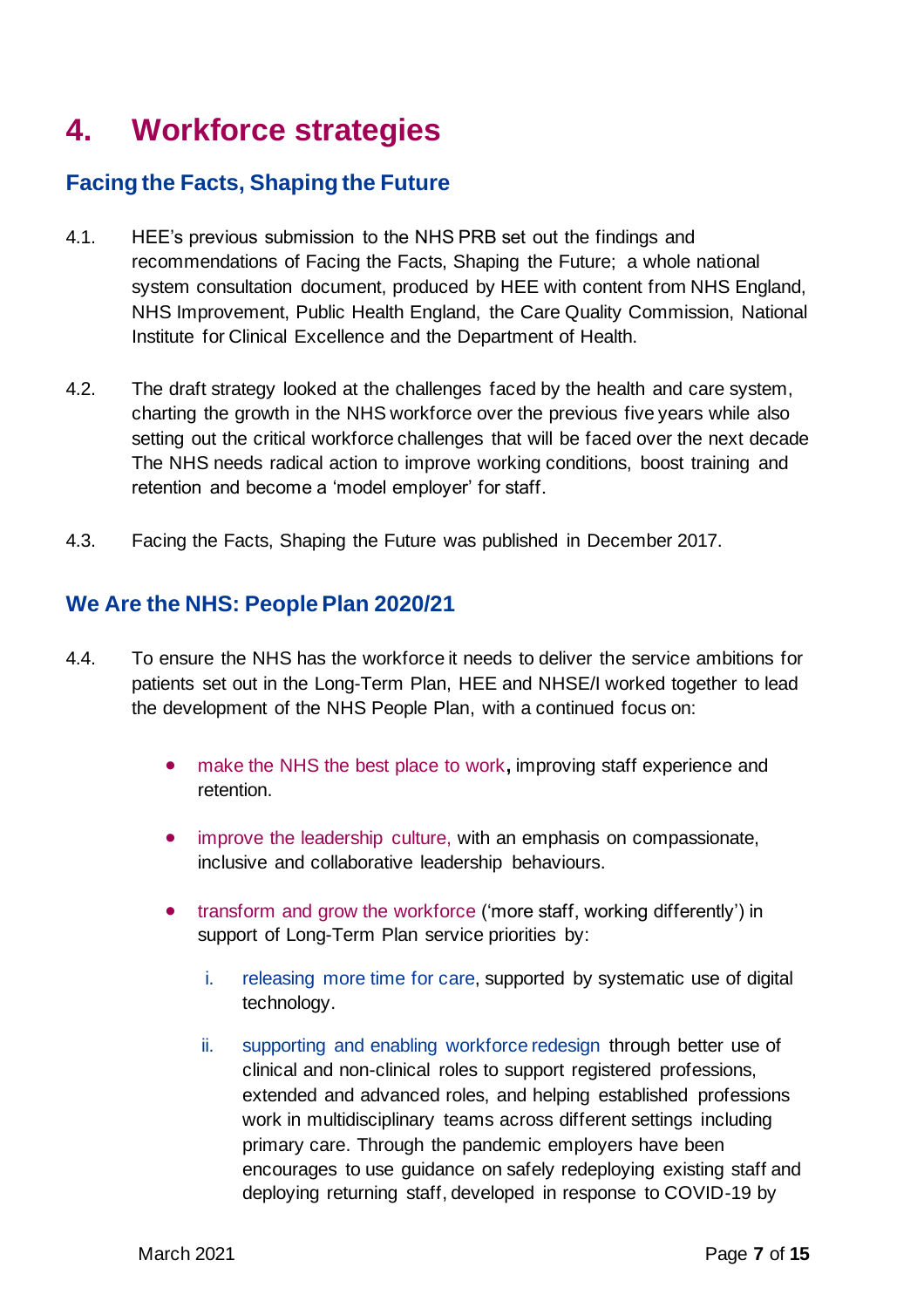NHS England and NHS Improvement and key partners, alongside the existing tool, the **HEE Star**; a simple but effective model to support workforce transformation, enabling those responsible for delivering healthcare services to explore workforce challenges in more detail, and develop bespoke action plans to address them. HEE is delivering training to support a systematic approach to using the HEE Star as a methodology to create robust workforce transformation plans in 2020-21. The training includes theoretical and practical elements to ensure attendees are equipped with the knowledge and understanding of the methodology, as well as support on the practical application to embed learning. The first cohort includes AHSNs to enable a collaborative approach to spread and adoption of the methodology. Training of 25 senior representatives from across all regions commenced in October. In addition, 150 places are available to develop capability within at least 50% of ICS/STPs across the country to further accelerate use of the methodology. Bookings are now being taken with training to commence in late November and will be complete by end March 2021. Following the roll out, a supplementary train the trainer module will also be made available to maximise use of the methodology.

- iii. growing the future workforce and reforming education and training to ensure the right number and mix of staff – with the right skills – able to join our workforce in the short, medium and longer term.
- iv. implement a new operating model for workforce issues, with a much stronger role for integrated care systems.
- 4.5. Key HEE actions withing the NHS People Plan include:
	- Enabling up to 300 peer-support workers to join the mental health workforce and expanding education and training posts for the future workforce including 108 additional Responsible Clinicians, 50 community-based specialist mental health pharmacists, 250 Advanced Clinical Practitioners, 2926 Adult IAPT practitioners, 245 Psychological Wellbeing Practitioners and 300 CYP IAPT Practitioners.
	- Increasing the number of training places for clinical psychology and child and adolescent psychotherapy by 25% (total of 734 starting training in 2020/21).
	- Investing in measures to expand psychiatry starting with an additional 17 core psychiatry training programmes in hard to recruit areas in 2020/21 and the development of bespoke Return to Practice and preceptorship programmes for mental health nursing.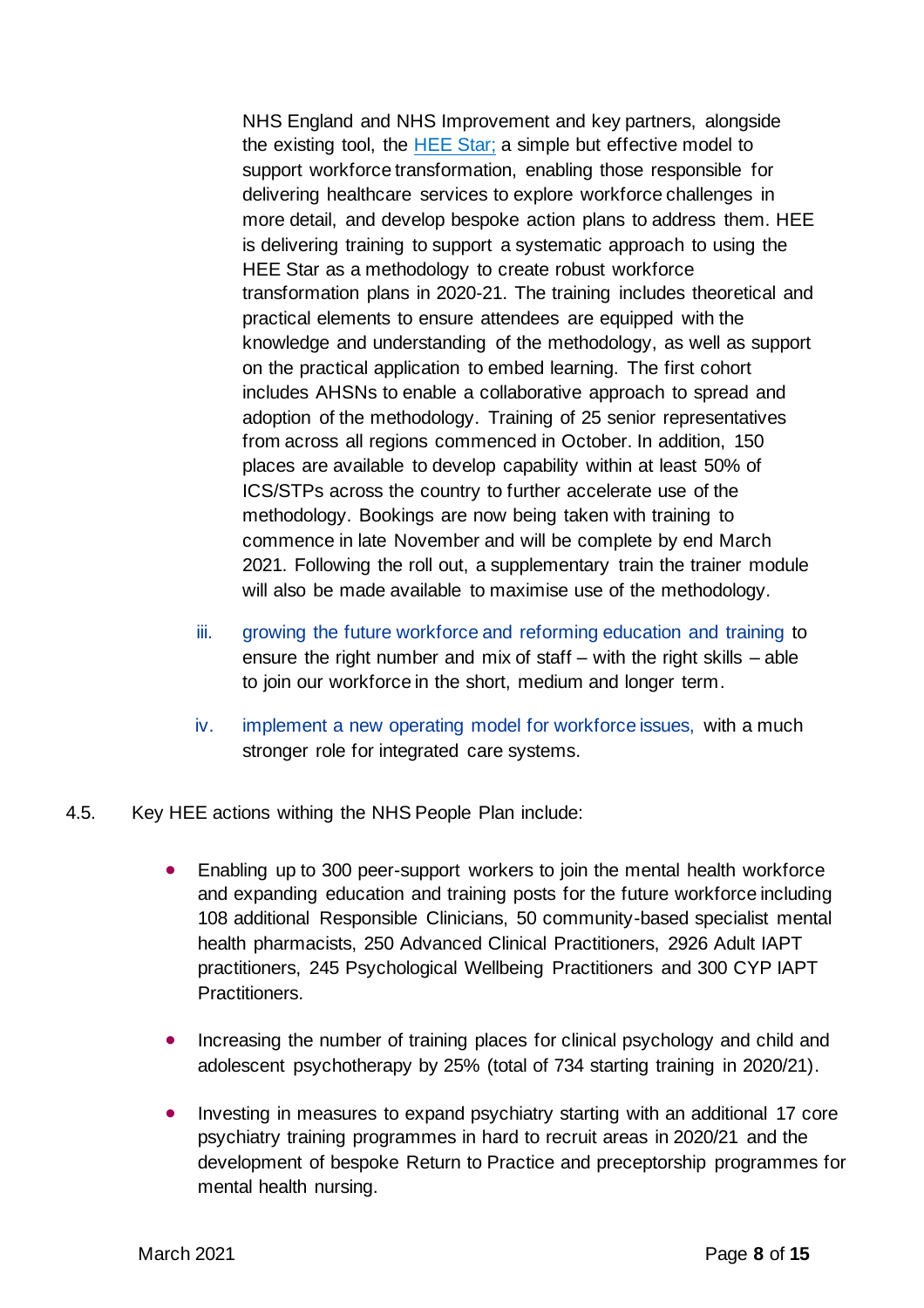- Training of 400 clinical endoscopists and 450 reporting radiographers. Training grants are being offered for 350 nurses to become cancer nurse specialists and chemotherapy nurses, training 58 biomedical scientists, developing an advanced clinical practice qualification in oncology, and extending cancer support-worker training.
- Investing in an extra 250 foundation year 2 posts, to enable the doctors filling them to support the pipeline into psychiatry, general practice and other priority areas – notably, cancer, with clinical radiology, oncology and histopathology.
- Working with universities to support an increase of over 5000 undergraduate places from September 2020 in nursing, midwifery, allied health professions and dental therapy and hygienist courses.

# **5. Supply and recruitment of AfC Staff**

# **Covid-19, impact and future supply of AfC staff**

- 5.1. Interest in health and care careers has soared during the pandemic, with a huge surge in visitors to the NHS Health Careers website seeking information about scores of different roles. Record numbers of students have applied to begin nursing courses at English universities this year.
- 5.2. Data suggests that more people are not only looking for an NHS career, but looking to find one that matches their skills and interests. The number of people completing the 'Find your Career' tool on the website increased by 150 per cent in the last two months compared with the same period in 2020.
- 5.3. Interest in working in mental health has also increased since the start of the year, with a 133 per cent rise in people seeking information about the psychological professions.
- 5.4. Among the roles attracting increased inquiries are those of clinical psychologist, child well-being practitioner and high-intensity therapist.
- 5.5. Non-clinical roles in NHS management and health informatics, which includes IT and library and knowledge management roles, have also seen surges in interest since the start of this year, while interest in working for NHS 111 has risen by a very sizeable 43 per cent.
- 5.6. HEE has produced guidance documents is aimed at providing information to all [nursing](https://www.hee.nhs.uk/covid-19/nursing-midwifery) and [AHP](https://www.hee.nhs.uk/covid-19/allied-health-professions) students in England as to what the system response to the Covid-19 pandemic means for them during this time. The guidance is focused on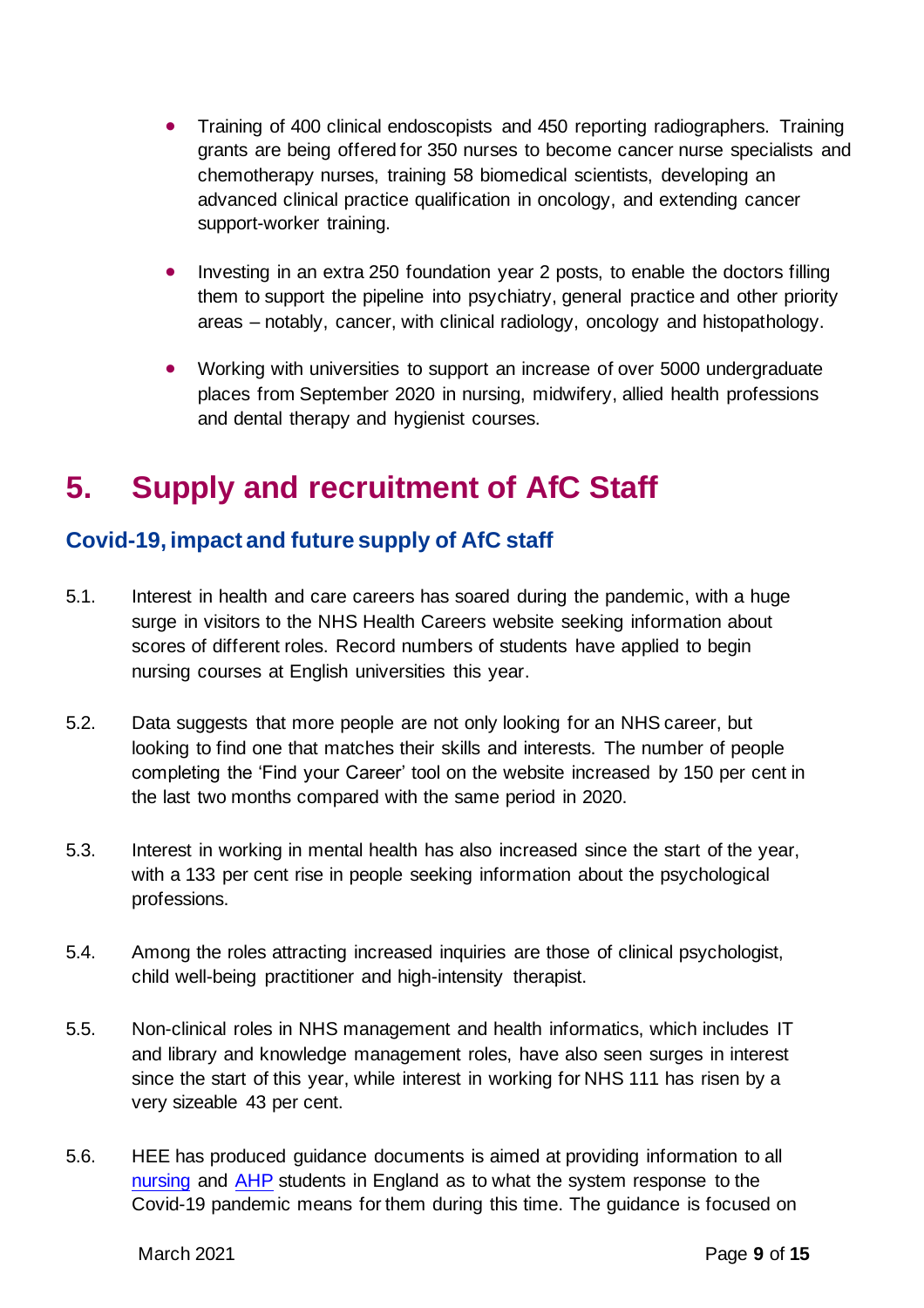how students can support the health and care system during this time of emergency and how we will support their health and wellbeing and their education.

- 5.7. In March 2020, we asked those students who were able to opt into paid placements to support our health and care teams. Those paid placements came to an end over the summer as the new academic year commenced and the clinical need changed. Increasing rates of COVID-19 and the emergence of a new variant of the virus are placing additional strain on NHS services as we start the new year.
- 5.8. Following a request from the Secretary of State for Health and Social Care, the Nursing and Midwifery Council (NMC) has introduced a set of emergency standards that enables final year nursing students (not including those in their final year of a two-year postgraduate diploma programme) to undertake up to 100 percent of their time in clinical practice while that standard remains in effect.
- 5.9. The NMC has also recognised that in some regions it may not be possible for first year students to remain in practice as normal and have therefore agreed to reinstate the emergency standard which allows first years to complete their year in academic and online learning where their normal placements cannot be supported.
- 5.10. The NMC emergency and recovery standards are optional; it will be up to each Approved Education Institution (university) in consultation with the placement providers to determine if their adoption is needed. We are committed to minimising the disruption to your learning and as far as possible enabling you to continue with your study, graduate and join the workforce as a registered nurse.
- 5.11. This is a fast-changing and dynamic situation and this guidance may be subject to further development. Therefore, these principles should be used in conjunction with advice and guidance from students' universities, the NMC and Royal Colleges and trade unions.

# **Routes into Nursing**

- 5.12. Most people qualify by studying a degree in nursing, the four fields of nursing are:
	- [adult nursing](https://www.healthcareers.nhs.uk/explore-roles/nursing/roles-nursing/adult-nurse)
	- [children's nursing](https://www.healthcareers.nhs.uk/explore-roles/nursing/roles-nursing/childrens-nurse)
	- learning [disability nursing](https://www.healthcareers.nhs.uk/explore-roles/nursing/roles-nursing/learning-disability-nurse)
	- [mental health nursing](https://www.healthcareers.nhs.uk/explore-roles/nursing/roles-nursing/mental-health-nurse)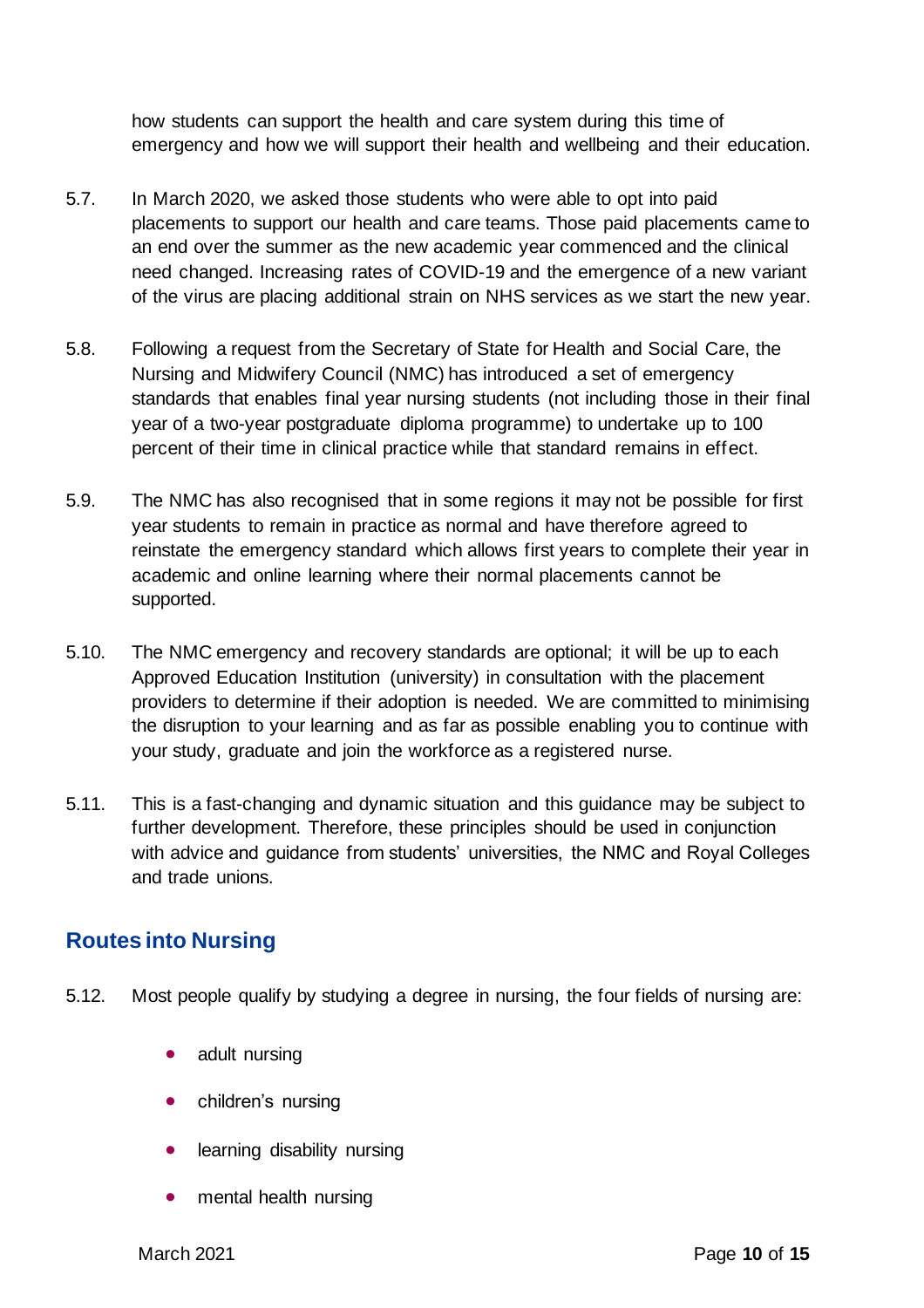- 5.13. As at 29 January 2021– the deadline to start degrees this autumn a total of 60,130 people across the UK had applied for nursing courses, up 32 per cent on last year. The figure is even higher for applications to English universities, at 34 per cent with a total of 48,830 applicants, according to the figures from the university admissions service UCAS. Applications have risen for the third year running and have soared across every age group.
- 5.14. Latest figures for England from UCAS show the number of new starters on degree courses to study mental health and learning disability nursing also rose by nearly a third last year, at 31 per cent.

### **Blended Learning Nursing Degrees**

- 5.15. The Blended Learning Nursing Degree provides a flexible way to fit study around work and life, using mainly digital technologies, but still including practical, handson experience.
- 5.16. Working with seven universities and advisory partner-organisations, Health Education England has developed the programme which opens up the profession to a much wider group of people who have the skills and aptitude to nurse, but whose current situation doesn't allow them to study in the traditional way. This may be due to caring commitments, physical access or other barriers to study that a blended approach will support.
- 5.17. This is significantly different offer in nursing education that will support the growth a digitally-expert and professional nurse workforce suited to the demands of care and service now and in the future.
- 5.18. It will give trainee nurses easy access to new and emerging technologies and will help them and their employing trusts meet the requirement for strong digital capabilities. It will also give the NHS access to a twenty-first century workforce that is agile and enthusiastic about change. This ambitious programme will:
	- Fully exploit digital technologies to deliver fully interactive and integrated programmes including immersive technologies like Virtual and Augmented Reality.
	- Provide a technology framework that enables student-led provision, online communities of practice leading to development of engaged and self -directed learners with strong digital capabilities.
	- Develop flexible, adaptable, resilient, curious, collaborative learners and professionals.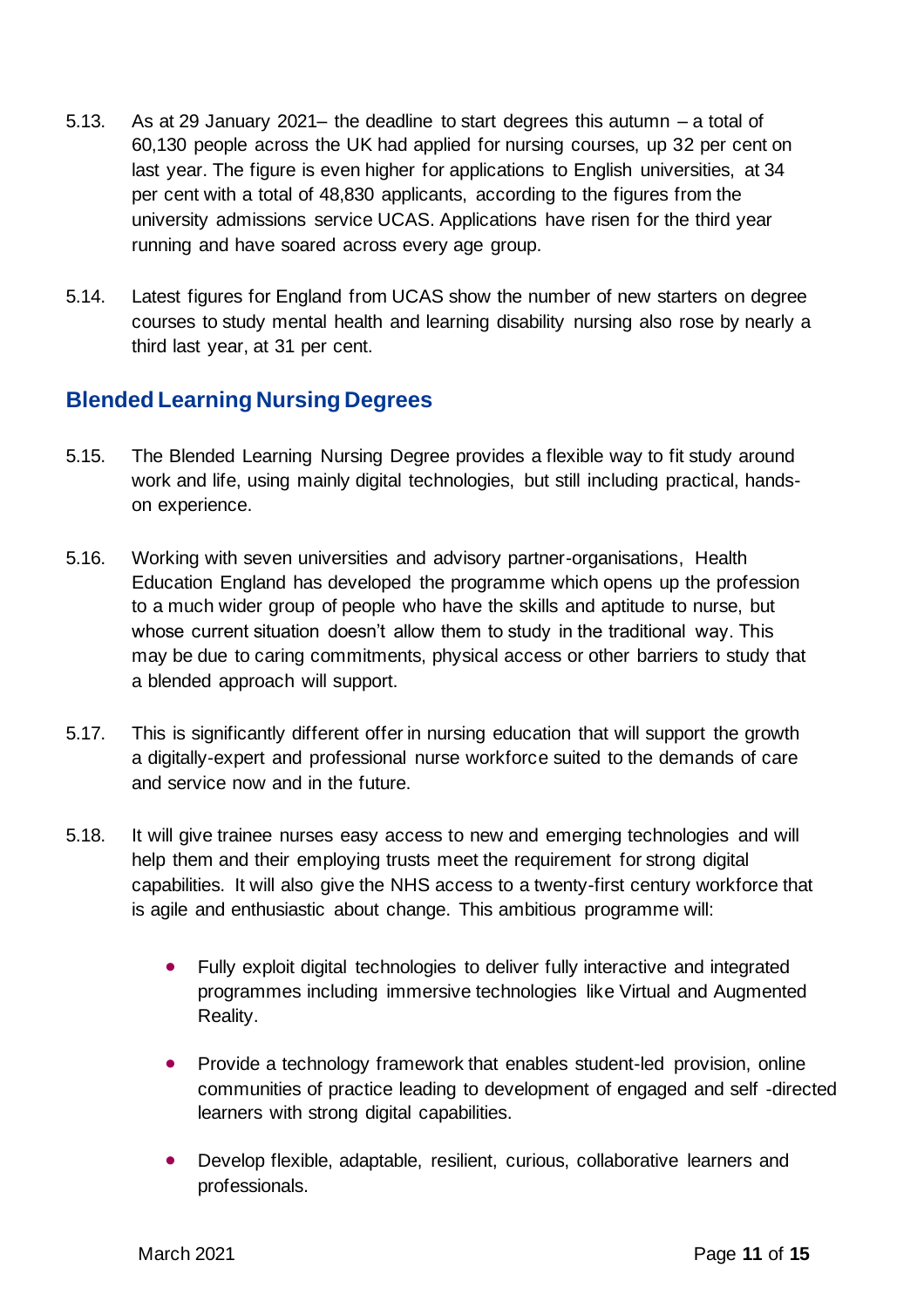- Attract greater numbers and a more diverse student population into the health profession.
- Create a significantly different offer in healthcare professional education, that will support the growth of a qualitatively different, expert and professional workforce suited to the demands of care now and in the future.
- 5.19. This innovative approach is designed to help grow the nursing workforce, as set out in NHS Long Term Plan, and the first students began to apply from September 2020 for courses starting January – March 2021. This five-year contract with the Universities will result in an additional 8,428 people from diverse backgrounds receiving Adult Nursing degree training (undergraduate and postgraduate)
- 5.20. In March 2021, the government announced a £35 million investment for nurse training which will see nurses and other healthcare students benefit from expanded virtual training, and the launch of a new national critical care qualification for qualified nurses.
- 5.21. Up to £25 million of the funding will go to universities to invest in new simulated training facilities and technology. This can involve the use of virtual reality (VR) technology, manikins, role play, and smart phones, tablets or computers, allowing nursing students to practise their clinical skills in a safe environment. They will be able to train on clinical procedures and simulate a realistic clinical setting with the support from experienced colleagues.
- 5.22. The Nursing and Midwifery Council have confirmed that up to 300 of the 2,300 clinical practice hours nurses need to complete during their degree can now be completed in simulated environments, due to the pandemic.
- 5.23. Alongside this, the government will also invest £10 million to develop a new, nationally recognised, critical care qualification for qualified nurses, which can be accessed by a number of Allied Health professions. This will be rolled out for immediate use during the pandemic to help boost the number of people able to work in critical care.

### **Nursing degree apprenticeships**

5.24. The standards for nursing degree apprenticeships have been approved and there is a growing number of NHS organisations advertising vacancies. Nursing degree apprenticeships offer flexible routes to becoming a nurse that don't require full-time study at university, although nursing degree apprentices will still need to undertake academic study at degree level.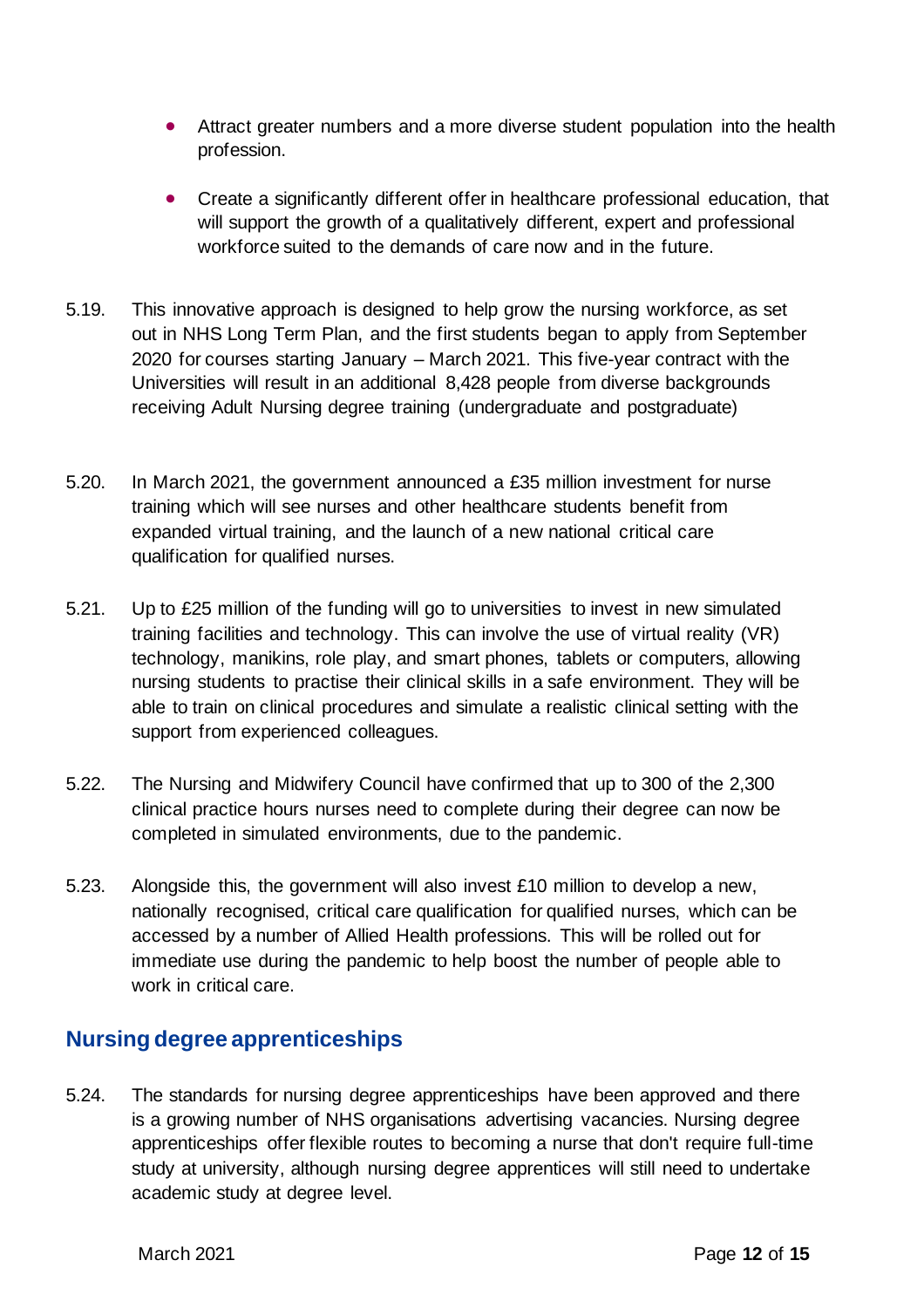- 5.25. In September 2020 Health Education England (HEE) confirmed that it would make £7m available for employers to support the apprenticeship route into registered nursing. Nursing associates and assistant practitioners are set to benefit from the funding that will allow them to train to become nurses through a two-year 'top-up' apprenticeship.
- 5.26. Employers were invited to express their interest in applying for the funding which will make £8,300 available per apprentice. It is hoped that the funding will support more than 400 new apprenticeships train to become registered nurses.

# **Nursing associate**

- 5.27. The role of nursing associate sits alongside existing nursing care support workers and fully-qualified registered nurses in both health and social care.
- 5.28. It opens up a career in nursing to people from all backgrounds and offers the opportunity to progress to training to become a registered nurse. Trainee roles are often available in a variety of health and care settings. This means that nursing associates have wider opportunities and more flexibility to move between acute, social and community and primary care.
- 5.29. A nursing associate is not a registered nurse, but with further training, it can be possible to 'top up' training to become one.
- 5.30. COVID-19 inevitably had an impact on the programme to train Nurse Associates. With activity has been curtailed due to COVID-19 and all placements and activity ceased in March 2020. Since the start of the second wave activity has again seen reductions.
- 5.31. HEE is working with Kings College on an employer survey of the Nursing Associate role to better inform target number for future years.

# **Apprenticeships**

- 5.32. There has been over 22,000 NHS Apprenticeship starts to date this academic year. These apprentices make a huge contribution to the delivery of essential services across the NHS in front line clinical and non-clinical roles, and each and everyone of them has made a difference and are still making a difference to the continuing delivery of care and clinical services, during the COVID-19 pandemic.
- 5.33. Health Education England sponsors the development of Trailblazer Apprenticeships in the Health Sector as part of the Talent for Care 'Get in, Get on, Go Further' themes and strategic aims. Skills for Health is facilitating the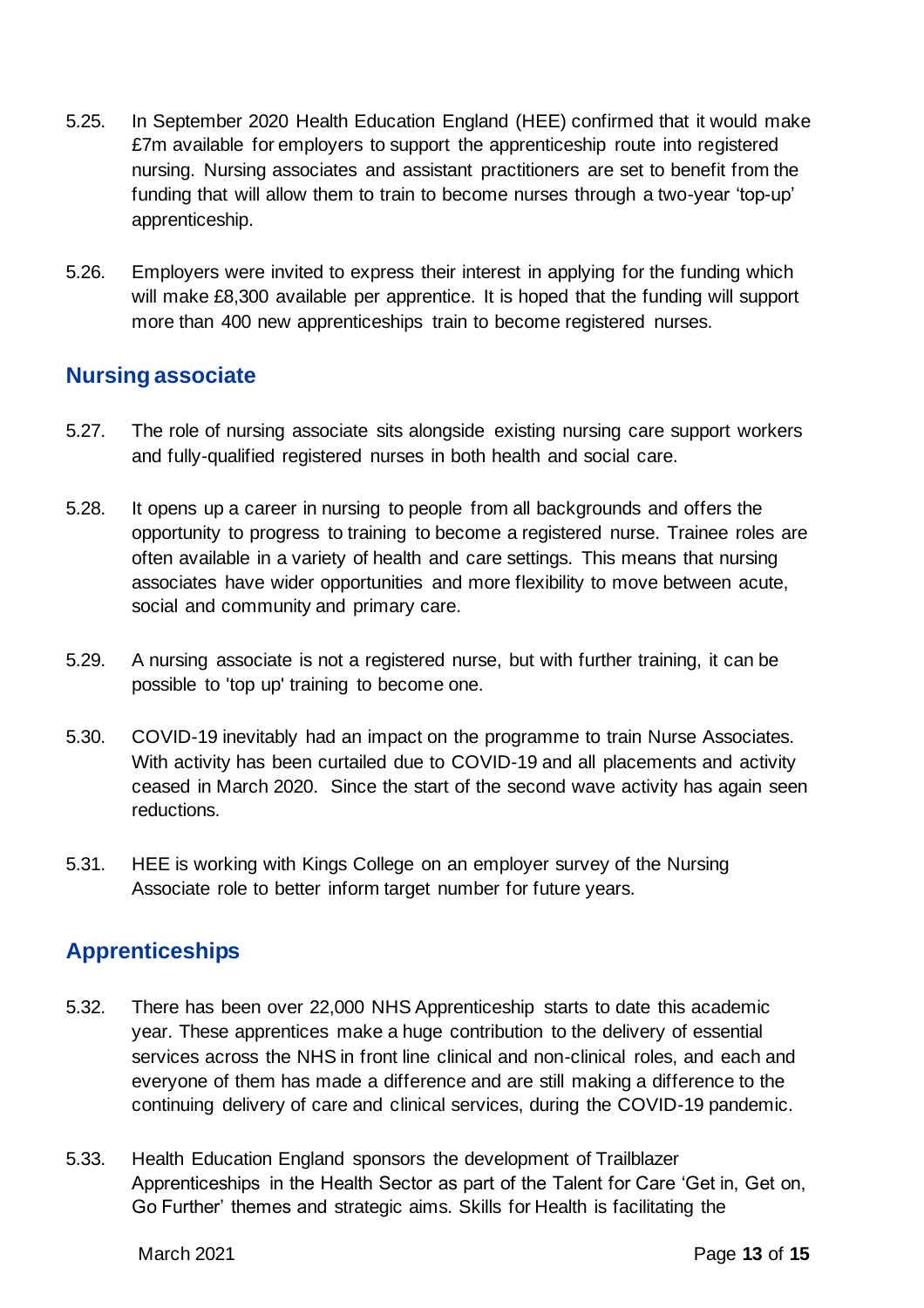development of several apprenticeship standards for use in the health sector to train staff in both clinical and non-clinical roles.

- 5.34. Health Education England has continued to develop innovative support for employers to ensure our apprenticeship programme continues on course despite the pandemic. This includes supporting employees in developing their Skills for Life (numeracy, literacy, digital skills) with over 7,000 learners nationally accessing HEE Talent for Care funded functional skills software.
- 5.35. Throughout the pandemic HEE worked closely with the Institute for Apprenticeships and Technical Education to ensure our apprentices, including those in nursing roles, could still qualify in a timely way and be able to take up their new role in delivering service, at a time of great need.

# **6. Retention**

# **Reducing Pre-Registration Attrition and Improving Retention**

- 6.1. One of the key issues that the NHS PRB has previously highlighted with HEE in previous evidence rounds has been the attrition of students from training and the retention. Prior evidence to the NHS PRB has detailed The RePAIR (Reducing Pre-registration Attrition and Improving Retention) project, which has enabled HEE to gain an in-depth understanding of the factors impacting on healthcare student attrition and the retention of the newly qualified workforce in the early stages of their careers.
- 6.2. In May 2020 the RePAIR team undertook a survey to capture the experience of pre-registration nurses, midwives and AHPs (Allied Health Professionals) during the first wave of the pandemic. The first COVID wave changed student experiences in several profound ways including:
	- The students who were on an extended placement were largely positive about their experience – although anxious about catching up on their academic studies.
	- The students who focused on academic studies were very positive about contacting the academic staff but less so about the online learning especially completing learning outcomes.
	- The reasons behind students thinking about leaving are: academic concerns; being overwhelmed and stressed by the situation they find themselves in; and doubting their clinical ability.